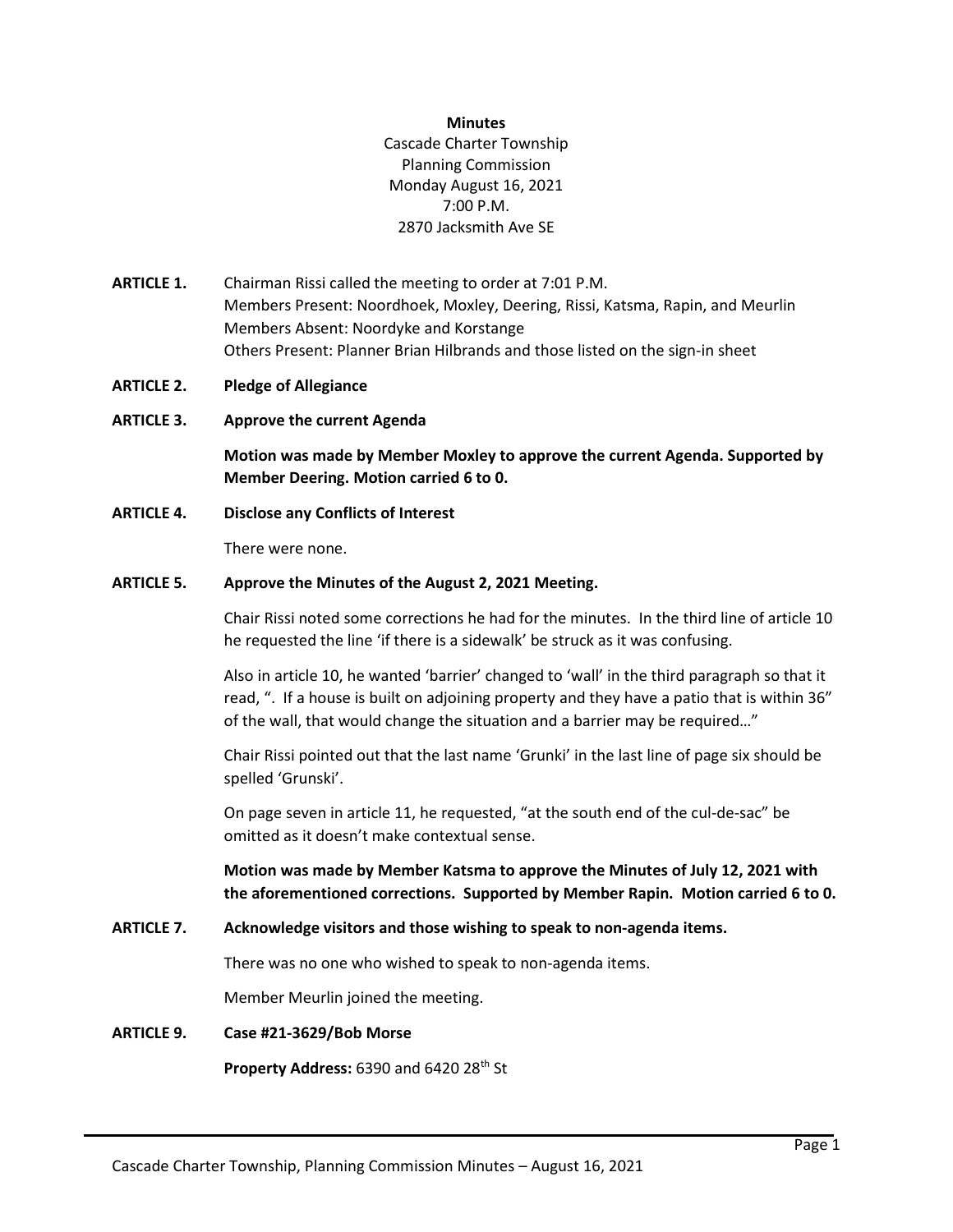**Requested Action:** Consider recommendation to the Township Board for P.U.D Ordinance Amendment for a car wash and coffee shop.

Planner Brian presented the case. He said that there was a revision to the site plan as the applicant has asked that the square footage of the drive-up coffee shop be increased from 550 sf to 664 sf. Staff does not believe that the increased building size will have a significant impact on the site.

Signage was updated to be in line with site requirements.

There were two grammatical changes to the PUD amendments. Planner Brian explained that on the first page it should read, "The project occupies approximately 15.3 acres of land that formerly was the site of a legal non-conforming industry operation as well as a previously existing Pizza Hut restaurant." That was simply a tense change and the other change was in the signage section. The signage section in 'A' is changed to say, "80 ft from the edge of the pavement of  $28<sup>th</sup>$  St," not "80 ft from the right of way" as the Culver's and Macatawa signs are currently approximately 80 ft from the edge of the pavement.

The PUD request has been reviewed by the applicant and staff believe it is in line with recommendations from the July 19th meeting. Staff recommend a positive recommendation to the township board for approval of the PUD amendment. The township board will then hold a public hearing for final approval.

Member Meurlin shared that he was having problems understanding the PUD amendment request as previous versions and amendments were referenced within the text of the amendment in question.

Planner Brian clarified that the amendments would be worked into the original document after the PUD amendment is approved.

Member Meurlin asked for clarification as to what a site plan consists of and how it is identified.

Chair Rissi, Member Meurlin, and Planner Brian agreed that, in the future, they will work to put a process into place where the final, approved site plan will be stamped with its approval and date so it is easier for anyone looking at the document in the future.

Member Meurlin expressed concern about the section of the plan that references the need to demolish the coffee shop building should it remain vacant for 18 months. Chair Rissi and Member Katsma concurred and raised the question as to if they are putting too many constraints or not enough on what is allowed to be done with this building. All members want the applicants to succeed but they don't want to set a precedent that other applicants can have too lenient of terms in the future.

Member Rapin shared that he believes this application addresses what they spoke of a few meetings back and that, just because they approve a site plan now, doesn't mean it can't be changed in the future.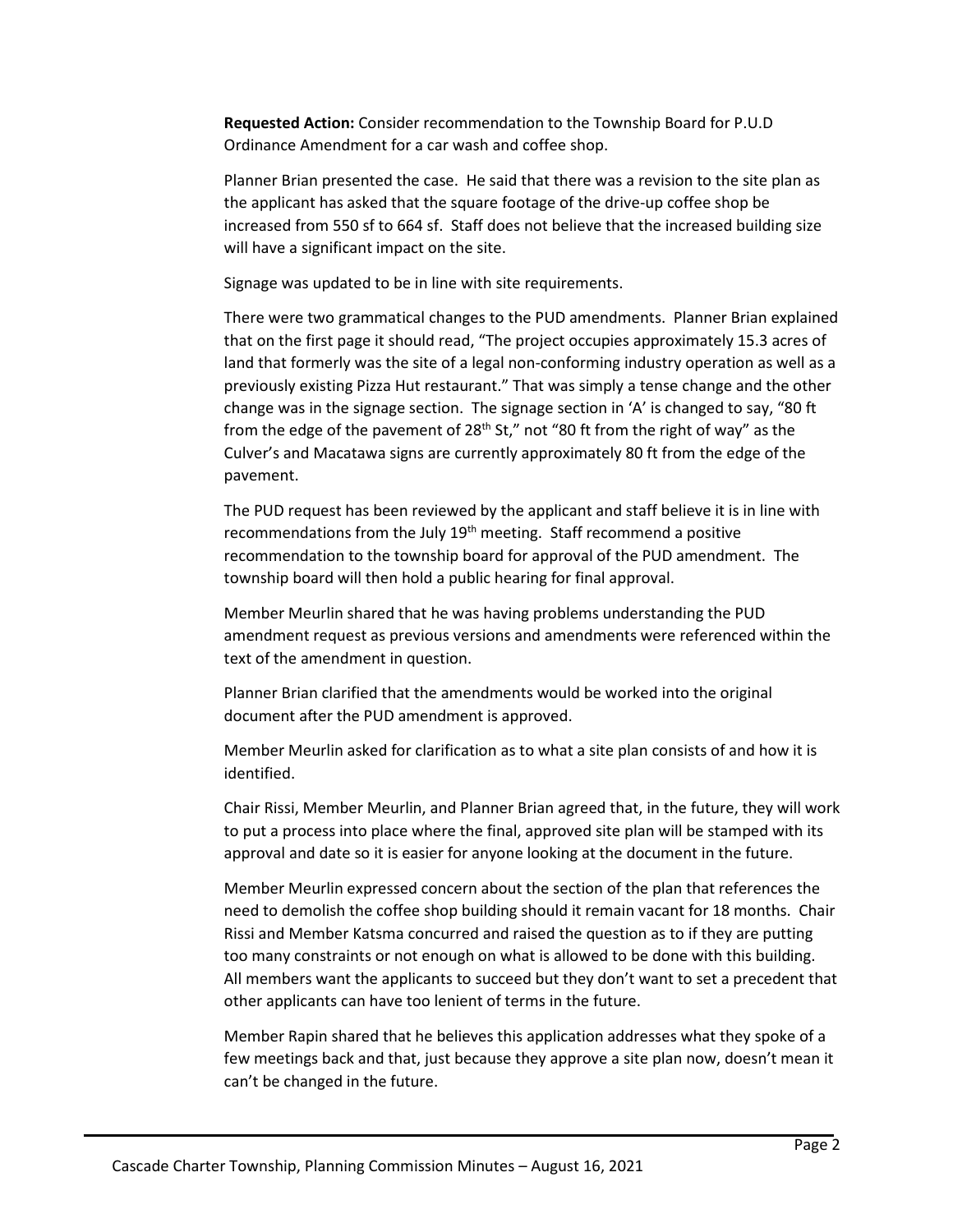The applicant, Bob Morris, and Jim Morgan, their planner, spoke to the investment they are making to the site and said they were comfortable with the requirements as written.

They requested more information on the section of the site plan that references a guard rail around an underground retaining pond. It was in a previous section of the ordinance that was not being amended and did not affect this case.

Member Meurlin expressed his dislike for the combining of parts of old ordinances with new amendments. He said it was confusing when there are sections of the original ordinance that may no longer apply once amendments are made but still live in the ordinance for posterity. He believed this is what was causing comprehension problems with the retaining pond as well as with a section he found that said the applicant would have to get approval for a special use permit in addition to the P.U.D approval.

Planner Brian clarified that getting the P.U.D approved constituted as approving the special use permit as well. Chair Rissi and Member Meurlin determined that this could be solved by simply approving the special use if the application were to be recommended to the township board.

Member Meurlin referenced section nine where it said "paragraphs four and five should be deleted and replaced with," stating that there wasn't a 'paragraph five' in the ordinance. It should instead say, "paragraph four should be deleted and replaced with what is below and a new paragraph five should be added."

**Motion was made by Member Meurlin to recommend the approval of the P.U.D amendments, site plan, and the special use of the drive thru to the township board with the numbering changes just discussed and the changes referenced at the beginning of the discussion. Supported by Member Noordhoek. Motion carried 7 to 0.** 

It was clarified by Planner Brian that the pages of the 'Approved Site Plan' would be stamped, dated, and marked as such.

Member Meurlin wanted to clarify whose responsibility it is when a neighbor to an approved site is being damaged, even though the developer followed the requirements set forth by the Planning Committee. He was trying to determine if the Planning Commission or the developer holds the liability in this case.

#### **ARTICLE 10. Old Business**

**Township Email Address Update:** Planner Brian spoke with Manager Swayze and the township is still making decisions as to what server they would use as well as working out other details.

Member Meurlin wanted an update as to when the Rules of Conduct would be completed. Chair Rissi suggested that the workload on the legal counsel was quite high and the Rules of Conduct were not currently a high priority. Planner Brian and Chair Rissi stated they would check in with Director Peterson to nudge the legal team and